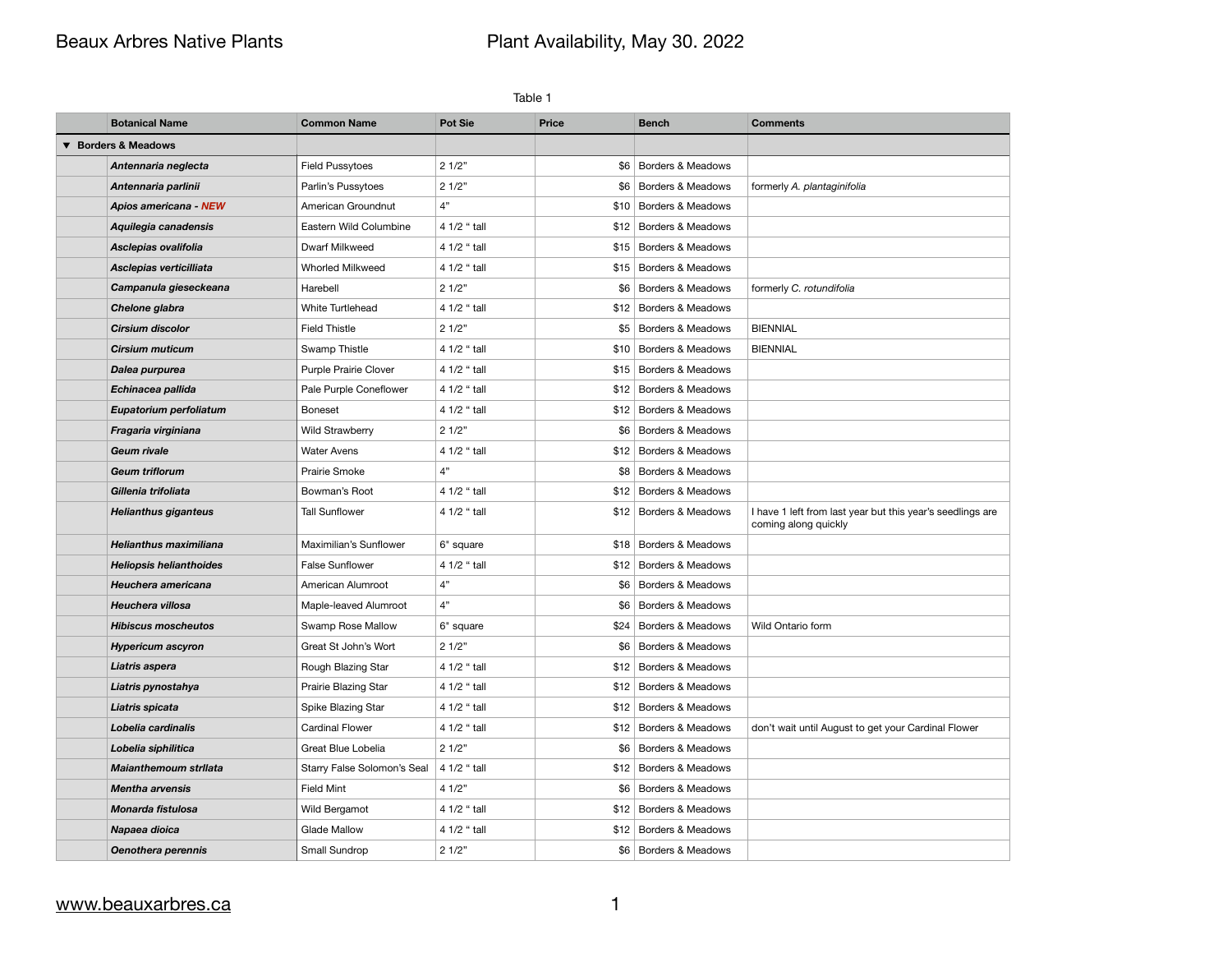# Beaux Arbres Native Plants **Plant Availability, May 30. 2022**

|                            | <b>Botanical Name</b>           | <b>Common Name</b>        | <b>Pot Sie</b> | <b>Price</b> | <b>Bench</b>             | <b>Comments</b>                                                                        |
|----------------------------|---------------------------------|---------------------------|----------------|--------------|--------------------------|----------------------------------------------------------------------------------------|
|                            | <b>Oligoneuron album</b>        | <b>Upland White Aster</b> | 4 1/2 " tall   |              | \$12 Borders & Meadows   |                                                                                        |
|                            | <b>Penstemon</b>                | Red-leaved Beardtongue    | 4 1/2 " tall   |              | \$12 Borders & Meadows   |                                                                                        |
|                            | <b>Polemonium boreale</b>       | Boreal Jacob's Ladder     | 4 1/2 " tall   |              | \$12 Borders & Meadows   |                                                                                        |
|                            | Pycnanthemum virginianum        | Virginia Mountain Mint    | 4 1/2 " tall   |              | \$12   Borders & Meadows |                                                                                        |
|                            | Ratibida pinnata                | Grey-headed Coneflower    | 41/2"          |              | \$8   Borders & Meadows  |                                                                                        |
|                            | Scutellaria galericulata        | Marsh Skullcap            | 41/2"          |              | \$8 Borders & Meadows    |                                                                                        |
|                            | Silphium laciniatum             | <b>Compass Plant</b>      | gallon         |              | \$18 Borders & Meadows   |                                                                                        |
|                            | Silphium perfoliatum            | Cup Plant                 | gallon         |              | \$18 Borders & Meadows   |                                                                                        |
|                            | Soldidago ohioensis             | Ohio Goldenrod            | 4 1/2 " tall   |              | \$15 Borders & Meadows   |                                                                                        |
|                            | Solidago rigida                 | Stif goldenrod            | 4 1/2 " tall   |              | \$12 Borders & Meadows   |                                                                                        |
|                            | Solidago squarrosa              | Stout Goldenrod           | 4 1/2 " tall   |              | \$12 Borders & Meadows   |                                                                                        |
|                            | Symphyotrichum cordifolium      | <b>Heart-leaved Aster</b> | 4 1/2 " tall   |              | \$10 Borders & Meadows   |                                                                                        |
|                            | Symphyotrichum laeve            | Smooth Aster              | 4 1/2 " tall   |              | \$12 Borders & Meadows   |                                                                                        |
|                            | Symphyotrichum oolengtangiensis | Sky-blue Aster            | 4 1/2 " tall   |              | \$12 Borders & Meadows   |                                                                                        |
|                            | Symphyotrichum puniceum         | Purple-stemmed Aster      | 4 1/2 " tall   |              | \$12 Borders & Meadows   |                                                                                        |
|                            | <b>Thalictrum pubesens</b>      | Tall Meadow-rue           | 4 1/2 " tall   |              | \$12 Borders & Meadows   |                                                                                        |
|                            | Tradescantia ohioensis          | Ohio Spiderwort           | 4 1/2 " tall   |              | \$12 Borders & Meadows   |                                                                                        |
|                            | Vernonia sp.                    | Ironweed                  | 4 1/2 " tall   |              | \$12 Borders & Meadows   | Exactly 2 survived the winter in pots but I have this<br>year's seedlings coming along |
|                            | Veronicastrum virginianum       | Culver's root             | 4 1/2 " tall   |              | \$12 Borders & Meadows   |                                                                                        |
| $\blacktriangledown$ Grass |                                 |                           |                |              |                          |                                                                                        |
|                            | <b>Bouteloua curtipendula</b>   | Side-oats Grama Grass     | 1"             |              | \$6 Grass                |                                                                                        |
|                            | bouteloua gracilic              | <b>Blue Grama Grass</b>   | 21/2"          |              | $$6 $ Grass              |                                                                                        |
|                            | <b>Calamagrostis canadensis</b> | Canada Bluejoint Grass    | 4"             |              | $$8 $ Grass              |                                                                                        |
|                            | <b>Carex muskingumensis</b>     | Palm Sedge                | 4 1/2 " tall   |              | $$12$ Grass              |                                                                                        |
|                            | Carex pensylvanica              | Pennsylvania Sedge        | 21/2"          |              | $$8 $ Grass              | Makes a lovely lawn in light shade.                                                    |
|                            | <b>Elymus hystris</b>           | <b>Bottlebrush Grass</b>  | 4 1/2 " tall   |              | $$12$ Grass              |                                                                                        |
|                            | Panicum virgatum                | <b>Switch Grass</b>       | 4 1/2 " tall   |              | $$12$ Grass              |                                                                                        |
|                            | <b>Sporobolus heterolepis</b>   | Prairie Dropseed          | 4 1/2 " tall   |              | $$15$ Grass              |                                                                                        |
| ▼ Rock Garden              |                                 |                           |                |              |                          |                                                                                        |
|                            | Antennaria dioica               | Mountain Pussytoes        | 21/2"          |              | \$6 Rock Garden          |                                                                                        |
|                            | Aquilegia saximontana           | Rocky Mountain Columbine  | 21/2"          |              | \$6 Rock Garden          |                                                                                        |
|                            | <b>Erigeron compositus</b>      | Dwarf Mountain Fleabane   | 21/2"          |              | \$6 Rock Garden          |                                                                                        |
|                            | <b>Erigeron pinnatisectus</b>   | Featherleaf Fleabane      | 21/2"          |              | \$6 Rock Garden          |                                                                                        |
|                            | Houstonia caerulea              | <b>Common Bluets</b>      | 21/2"          |              | \$6 Rock Garden          |                                                                                        |
|                            | Iris setosa var. arctica        | Dwarf Arctic iris         | 4 1/2 " tall   |              | \$15 Rock Garden         |                                                                                        |
|                            | Polemonium pulcherrimum         | Showy Jacob's Ladder      | 4"             |              | \$6 Rock Garden          |                                                                                        |